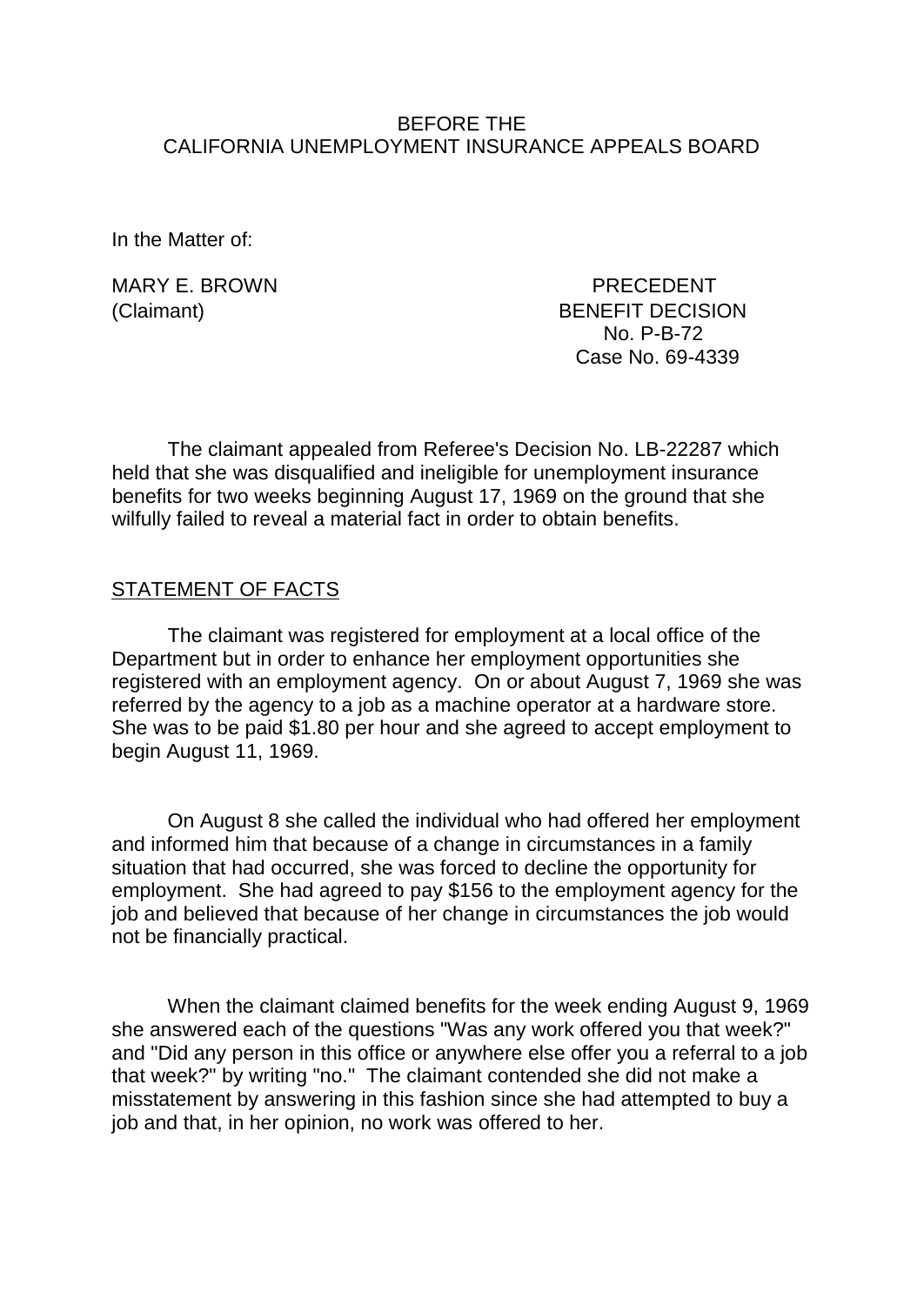The claimant had a handbook that was given to her at the time she filed her claim for benefits and stated that she had read and understood the handbook. It contained instructions that the claimant when claiming benefits should report to the Department any failures to accept work even if it was work which she would not do.

The Department considered the issue under section 1257(b) of the code and found that the claimant had good cause for refusing the employment but no written determination on this point was issued. The claimant was paid benefits for the weeks ending August 9 and 16, 1969.

# REASONS FOR DECISION

The issue under section 1257(b) of the Unemployment Insurance Code has become final. This issue is not before us and we specifically give no consideration to it in this decision. However, this is not determinative of the question of whether the claimant is subject to disqualification under section 1257(a) of the code.

Section 1257(a) of the Unemployment Insurance Code provides:

"1257. An individual is also disqualified for unemployment compensation benefits if:

"(a) He wilfully made a false statement or representation or wilfully failed to report a material fact to obtain any unemployment compensation benefits under this division."

Section 1260(d) of the code provides:

"(d) An individual disqualified under subdivision (a) of Section 1257, under a determination transmitted to him by the department, is ineligible to receive unemployment compensation benefits for the week in which the determination is mailed to or personally served upon him, or any subsequent week, for which he is first otherwise in all respects eligible for unemployment compensation benefits . . . ."

In order for the Department to properly perform its statutory duty of determining a claimant's eligibility for benefits it must have in its possession all

P-B-72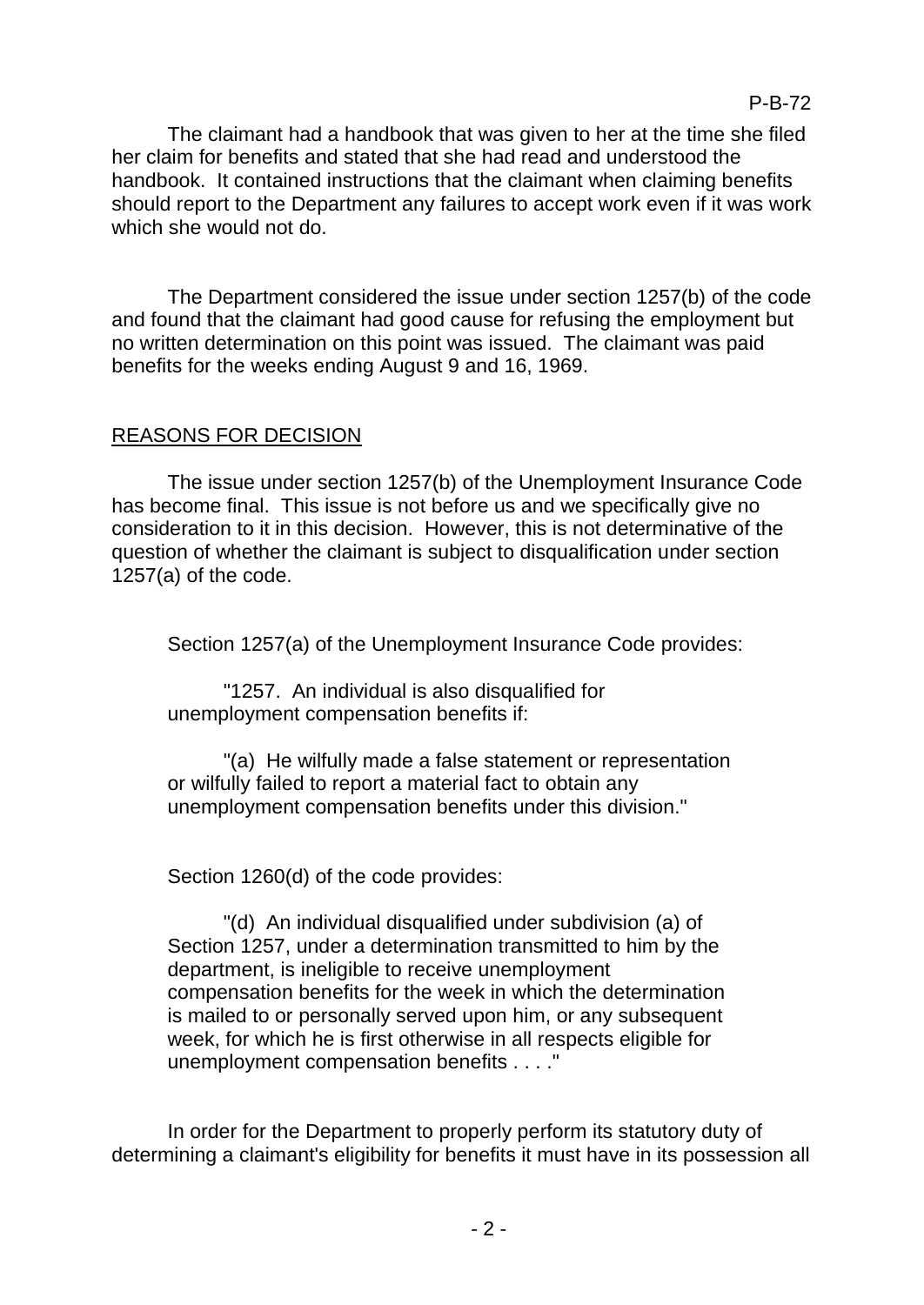of the facts which reasonably bear upon that eligibility. While in a particular case, as here, the fact withheld may not, as a matter of law, affect the ultimate outcome, it is only after careful consideration of that fact, together with the other facts in the case, that a proper determination can be made. To hold otherwise would, in effect, allow a claimant to determine his own eligibility for benefits based upon his opinion of what is material and what is not.

The claimant herein did withhold information with respect to the job offer at the time she filed her continued claim. The question then arises as to whether her failure to inform the Department was wilful. The term wilful has been defined by the California courts as follows:

"After indulging in this mental process, if an act is done as the result of it, it is a wilful act." (People v. Sheldon (1886), 68 Cal. 434, 9 P. 457)

"To do a thing wilfully is to do it knowingly." (People v. Swiggy*,* 69 Cal. App. 574, 581, 232 P. 174; 4 Words and Phrases, Second Series, p. 1304; Pen. Code, section 7 subds. 1 and 5; People v. Calvert (1928), 93 Cal. App. 569, 269 P. 969)

"'Wilful' ordinarily signifies intentional, and that, we think, is its signification here. It does not imply any malice or wrong toward the other party." (Benkert v. Benkert (1867), 32 Cal. 467)

In the present matter it is inferable that the claimant deliberately withheld information from the Department at the time she filed her continued claim. Her explanation that she did not think she was referred to work because she had attempted to buy a job may be explanatory for her failure to disclose the pertinent information but, nevertheless, the action was taken deliberately and intentionally and thus wilfully.

As to the materiality of the information withheld, it is our opinion that the application of section 1257(a) is not dependent upon whether the information withheld would have necessarily resulted in ineligibility or disqualification for benefits under other appropriate sections of the code. It is sufficient that the claimant believed, or should have known, that the facts withheld would raise a question as to her entitlement to benefits.